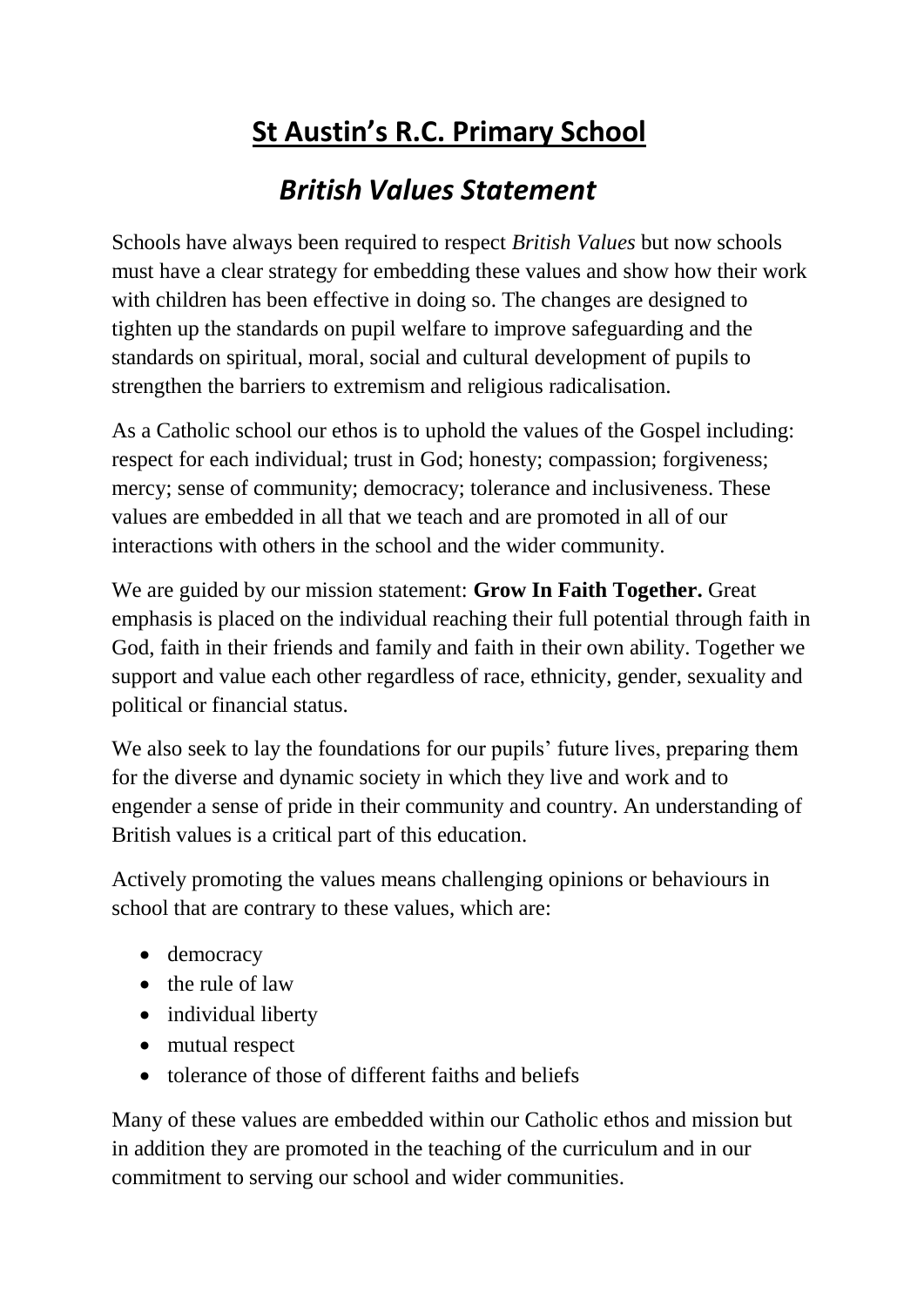The examples that follow show some of the ways in which St Austin's R.C. Primary School regularly reinforces British Values:

#### **Democracy**

- An active school council
- Elections for responsible positions- Head boy/girl/sports captains/heads of houses
- Pupil questionnaires and interviews
- Remembrance assemblies to remember those who died to maintain and uphold our values
- Themed assemblies
- Voting/ opinions sought in school competitions
- Hot seating (judicial system) in History sessions
- Visits to the town hall/ St George's Hall
- In class debates with voting systems

#### **The rule of Law**

- Clear behaviour management policy in place
- Class and school rules written by pupils
- Visits from Police, NSPCC, Fire Brigade
- Reinforced through assemblies
- Highlight rules of the Church in R.E. e.g.. Ten Commandments

#### **Individual Liberty**

- Policies to support personal freedom and rights such as e-safety policy, anti-bullying policy and PSHE policy
- Views fed through school council
- Worry Box opened each week in assembly/ answered and supported by Year 6 pupils
- All year around fund raising events to support charities
- Circle time / assemblies led by pupils and staff
- Older pupils supporting younger in lunchtime reading sessions

### **Mutual Respect**

 Having a school ethos which is built on positive relationships and support and respect for one another